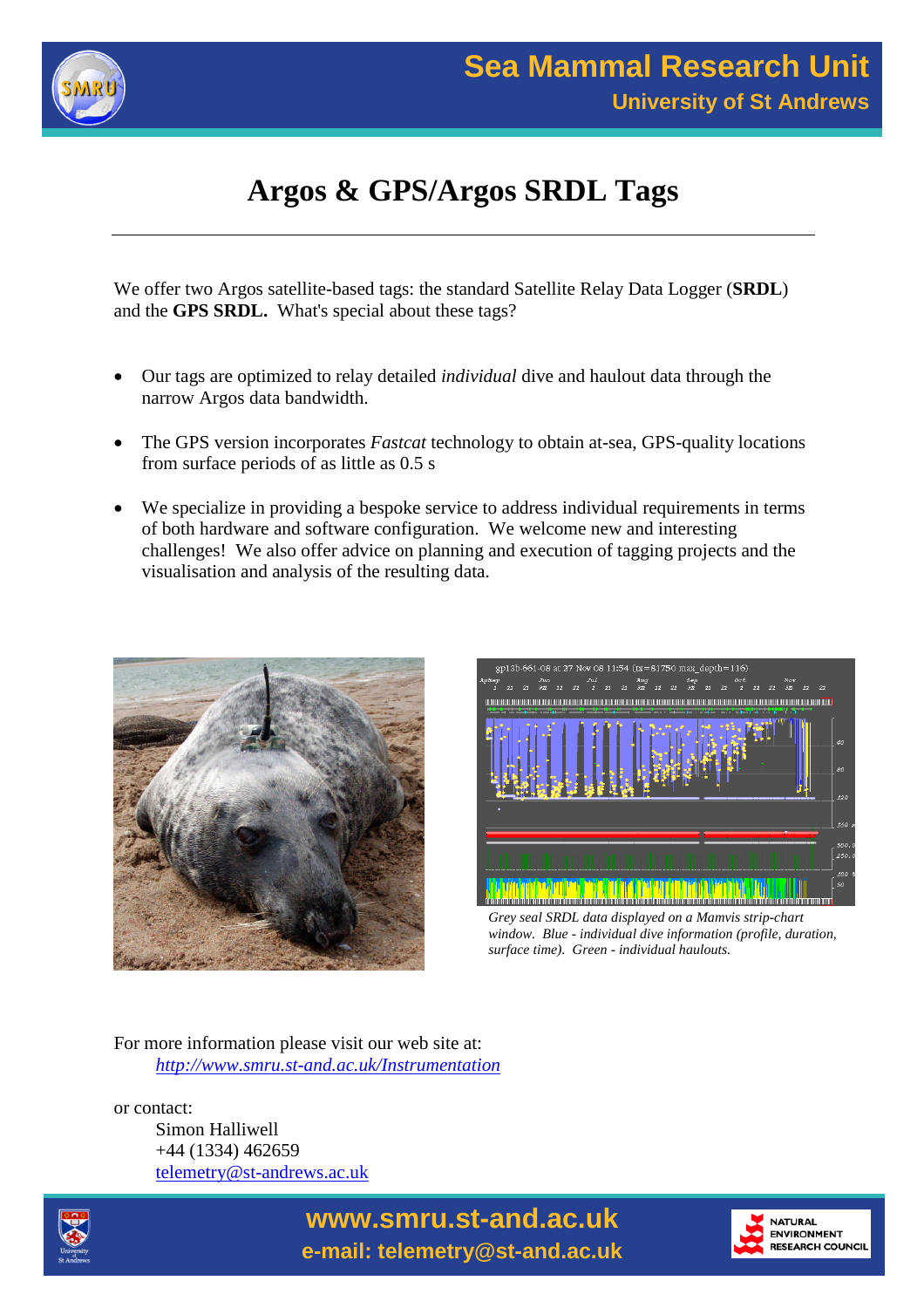

# **Physical Characteristics**

| Depth rating:     | standard 500m, reinforced version 2000m                                                                                                                                                                                                            |
|-------------------|----------------------------------------------------------------------------------------------------------------------------------------------------------------------------------------------------------------------------------------------------|
| Standard sensors: | Pressure (resolution 5m @ 2000m, 0.5m @ surface)<br>Wet/dry switch (can operate in salt or fresh water)<br>Temperature (resolution $0.1^{\circ}$ C).<br>The non-Fastcat GPS version is fitted with a turbine to provide an index of<br>swim speed. |
| Memory:           | If the tag is recovered then the <i>complete</i> temperature, dive and swim-speed<br>datasets may be retrieved.                                                                                                                                    |
| Transmitter:      | TWIC RF module (0.5W), full 32-byte transmissions with built-in<br>checksum.                                                                                                                                                                       |
| Longevity:        | Shelf life 10 years. Operational lifetime is determined mainly by number<br>of transmissions attempted: e.g. 85,000 are possible spread over 1 year.<br>The transmission scheduling can be set to extend longevity.                                |





**www.smru.st-and.ac.uk e-mail: telemetry@st-and.ac.uk**

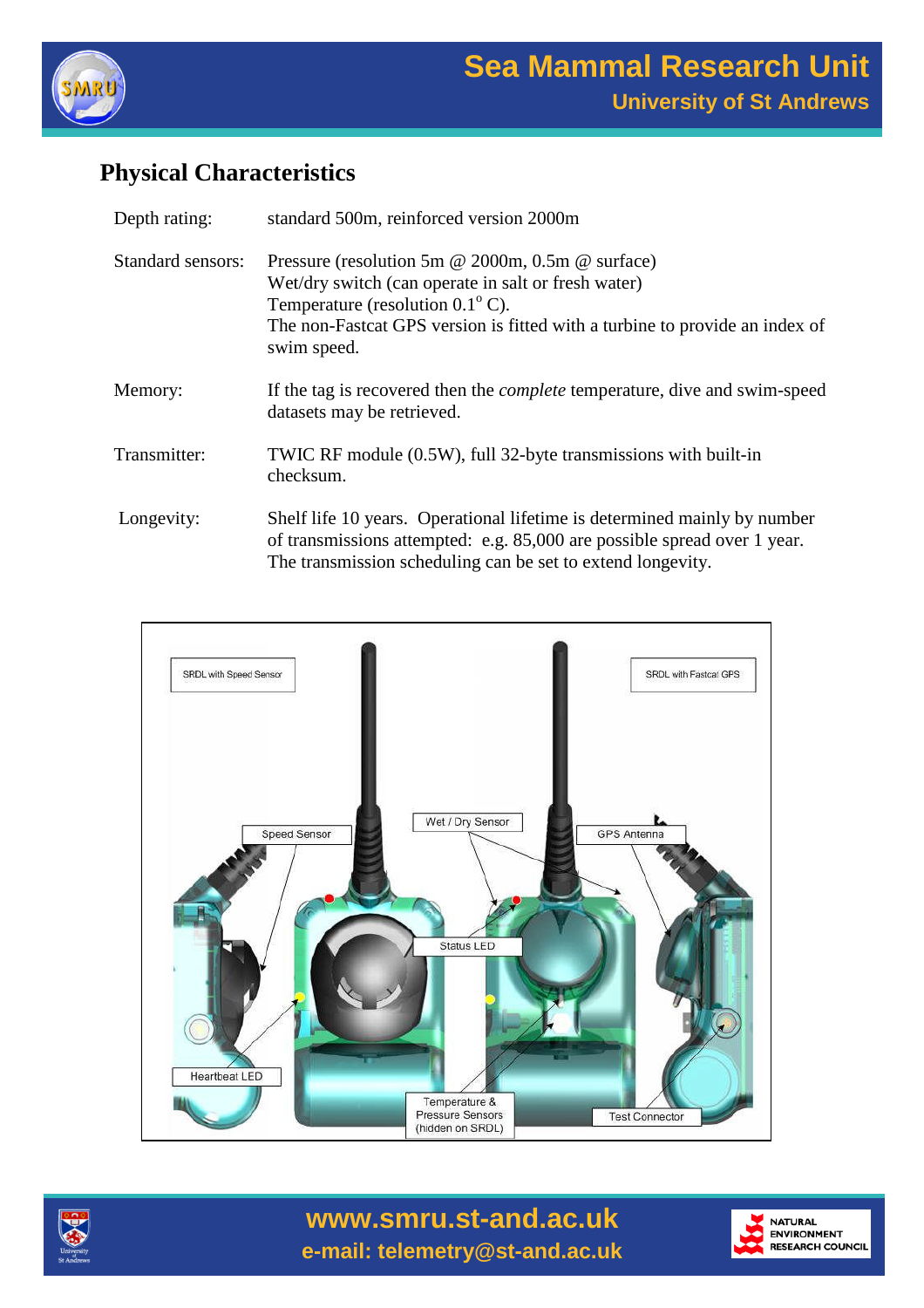

### **Data Structures**

Below we describe in some detail the transmission formats of data structures. All parameters [in square brackets] can be changed to suit individual applications.

#### **Behavioural states**

The tag continually monitors the sensor data it is collecting and maintains a three-state model of the animal's activity, determined from surface sensor/depth sensor/ time interactions.



As the tag monitors transitions from one state to another, data records of two complementary types are constructed and made available for transmission.

#### **Data types** *Dive Record*

Constructed at the end of each dive. When a dive begins, all the samples are accumulated at until the end of the dive is detected, creating a full-resolution dive profile. The tag then calculates the [9] internal points in the profile that give the best fit to the entire profile. Dives are transmitted in groups of consecutive dives. The timestamp refers to the most recent one – previous dives are positioned in time using the dive duration and surface duration fields. All other fields are optional. A post-dive surface duration exceeds [9] minutes, a termed a Cruise.

```
Time of start of last dive (required)
Dive Number
for each dive:
      Maximum depth
      Dive duration (required)
    Post-dive surface duration (required)
      Mean speed
      Dive index (%)
      Inflection points:
          Profile depth values
          Profile temperature values
          Profile speed values
          Residual of profile fit
```
#### *Haulout Record*

Constructed at the end of each haul-out. Haul-out (and Cruise) records simply contain the start- and end-times of unbroken periods spent in the "Hauled Out" (or "At Surface") states. These records require only a few bits to transmit but can account for long periods of the total data record.